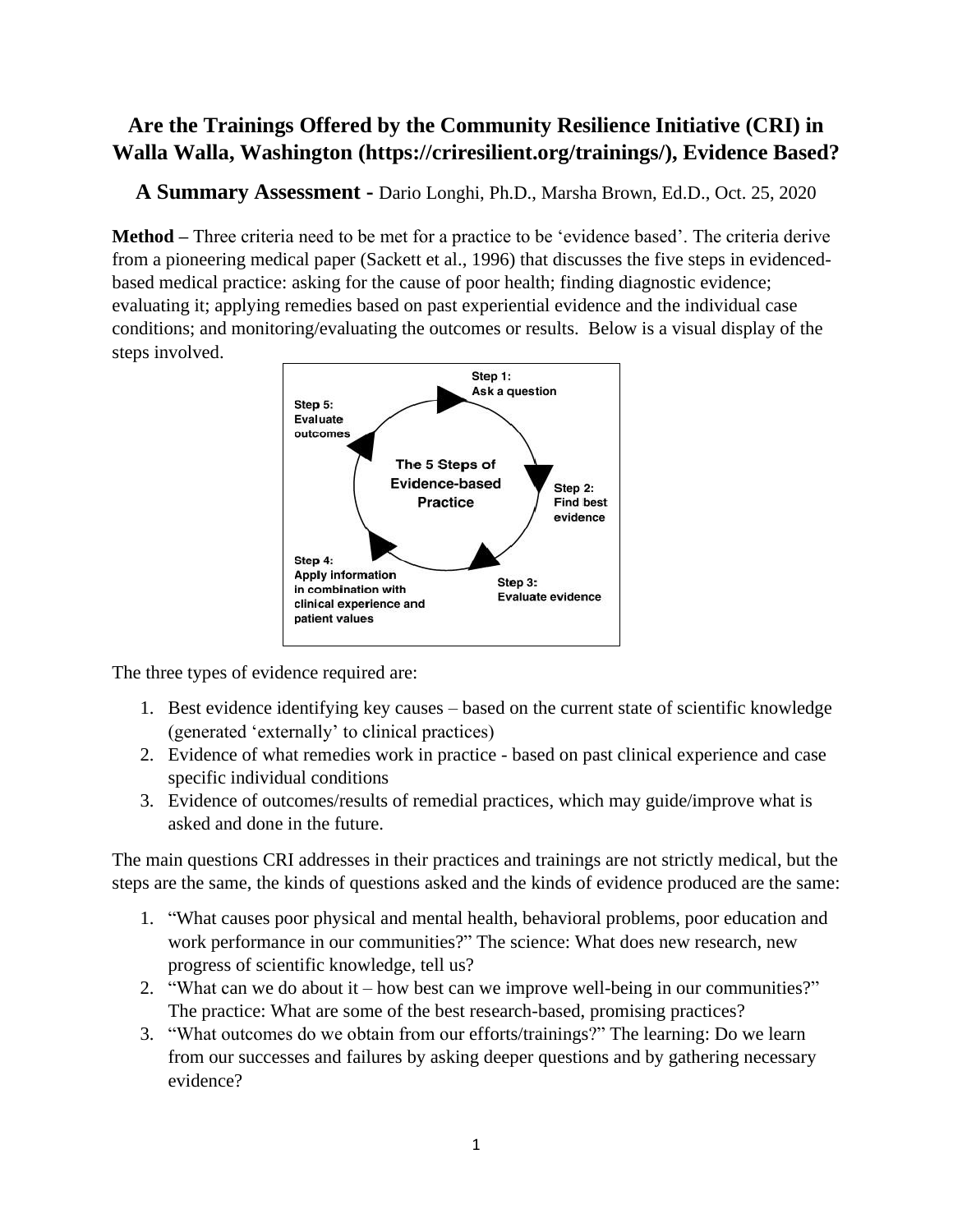**Assessment –** What kinds of evidence are CRI trainings based on?

### *The science*

CRI trainings are based on what has been called NEAR science: the evolving evidence on human biological and psycho-social development provided by Neuro-biology, Epigenetics, Adverse Childhood Experiences (ACEs) and Resilience.

## *ACEs*

Walla Walla's CRI members were exposed early to the new epidemiological evidence of Anda and Felitti on the health impacts of cumulative trauma generated by adverse childhood experiences (Felitti et al., 1998). Robert Anda came often to Washington, starting fifteen years ago, part of trainings to community networks provided by the Washington State Family Policy Council. Felitti actually visited Walla Walla. Washington was the first state in the country to collect data on the population prevalence of ACEs, providing evidence of the emerging health crisis that Anda wrote about in 2010. Data on prevalence of ACEs became available for many local communities (Hall et al., 2012; Longhi et al., 2020 in press).

CRI trainings now also include the expanding evidence of other sources of trauma, since the publication of the ACE study: race-ethnic and gender violence and food-shelter insecurity experiences plus ethnic minorities' historical experiences generating cultural trauma. Evidence for the traumatic impact of these experiences, named Dual ACEs are accumulating (Cronholm et al., 2015).

## *Neuro-biology and Epigenetics*

Exposure to Van der Kolk's knowledge of ways the 'Body Keeps the Score' also occurred early as brain scan evidence was collected, mainly at Harvard, on the effects of trauma on the development of the frontal cortex and the ways biological inflammatory mechanisms affected physical health. (Shonkoff, 2014). Harvard's Martin Teicher also discussed his research in Washington State trainings ten years ago. New epigenetics evidence was then crucial to suggest the importance of a two or more generational strategy to decrease the prevalence of ACEs (Hall et al., 2012).

## *Resilience*

The science of resilience is the newest to evolve and gain scientific consensus in the past two decades. From an individually based, biological, ability to overcome personal adversities, consensus is growing that resilience is a learned ability to cope with adversities, supported by multilayered, repetitive positive, trusting experiences called BCE (benevolent childhood experiences) (Masten & Barnes, 2018). CRI has followed closely this growing evidence and has been in the forefront of developing measures and strategies to increase so called 'contextual' resilience factors; social cohesion and collective efficacy among adults and supports for youth from families/adults, peers, schools and neighborhoods (Longhi et al., 2020 in press). Higher resilience has been found to be related to community capacity development and culture change (Longhi et al., 2020 in press; Porter et al., 2016, 2017; Srevastav et al., 2019).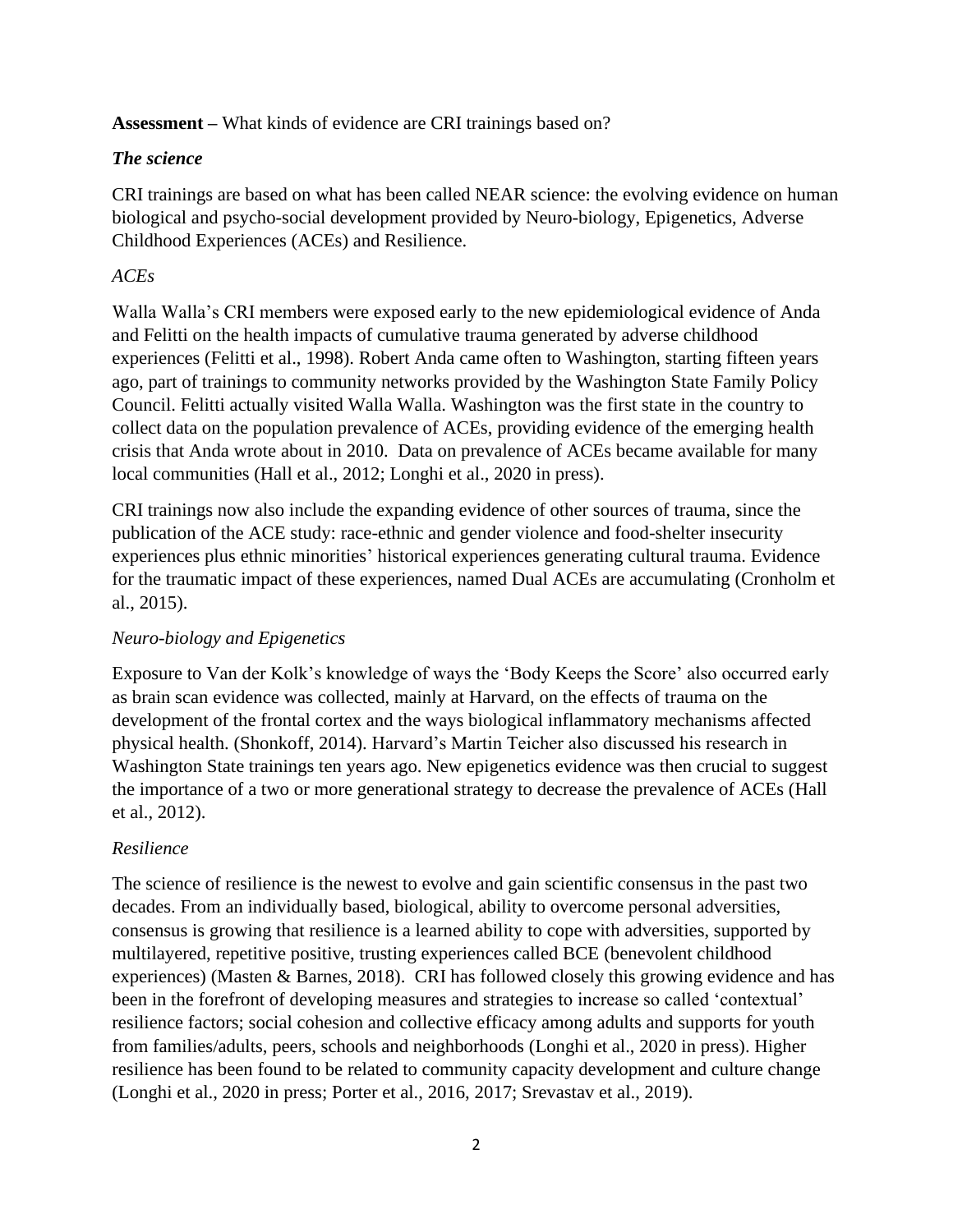### *The Practice*

.

Evidence on what Walla Walla's Community Network and CRI leaders have achieved in their community intervention practices has been documented.by various authorities and researchers.

### *Family Policy Council research (1998-2012)*

The Walla Walla Community Network was found to be one of the twelve Networks to have the highest, 'thriving,' level of community capacity building practices among the forty-two in the State of Washington, consistently, over a period of 12 years. Independent state evaluators made these ratings based on documents provided to them by each Network's board, and approved at open-community meetings. Researchers then analyzed state ACE and resilience data and found that higher community capacity Networks had the highest levels of resilience and were 'bending the curve' downward from a rising national trend among younger generations (Hall et al., 2012; Longhi & Porter, 2009, 2010).

### *ACE Public Private Initiative (2012-2015)*

A set of Washington State private foundations funded a three-year research project and contracted with a nation-wide evaluator, Mathematica, to assess the outcomes of five Networks, including Walla Walla. More thorough community capacity measures were developed (Hargreaves et al., 2017) and an interrupted time series analysis was conducted on a set of outcomes. They found that Walla Walla had developed a set of unique, entrepreneurial, community capacity practices and had made significant improvements on some measurable targeted outcomes (Hargreaves et al., 2015).

#### *MARC, Mobilizing Action for Resilience in the Community (2015-2018)*

Walla Walla applied for a Robert Wood Johnson grant and was one of fifteen recipients. The grant provided funding to both national and local evaluators to study practices that increased resilience. The 2018 research report showed how CRI had trained staff in their member organizations, focusing on Trauma Informed Practices (TIPs) that would increase resilience and assessing how organizations and staff had implemented them (Longhi & Brown, 2018).

#### *Summary of Walla Walla Practices Published as 'Lessons Learned'*

The set of strategies implemented by CRI were summarized in a paper reviewed and published in a community psychology peer-reviewed journal (Longhi et al., 2019). It covered:

- How prevention initiatives were scaffolded in Walla Walla's four stages of community capacity development, depending on community interest and focus, expanding leadership, learning and ability to work together
- How individual mind-sets changed with new information and evidence, but only if persons had empathy and compassion
- How an alternative school implemented a set of reinforcing system change practices that transformed the school's culture, so that students felt they belonged, felt supported and became more resilient.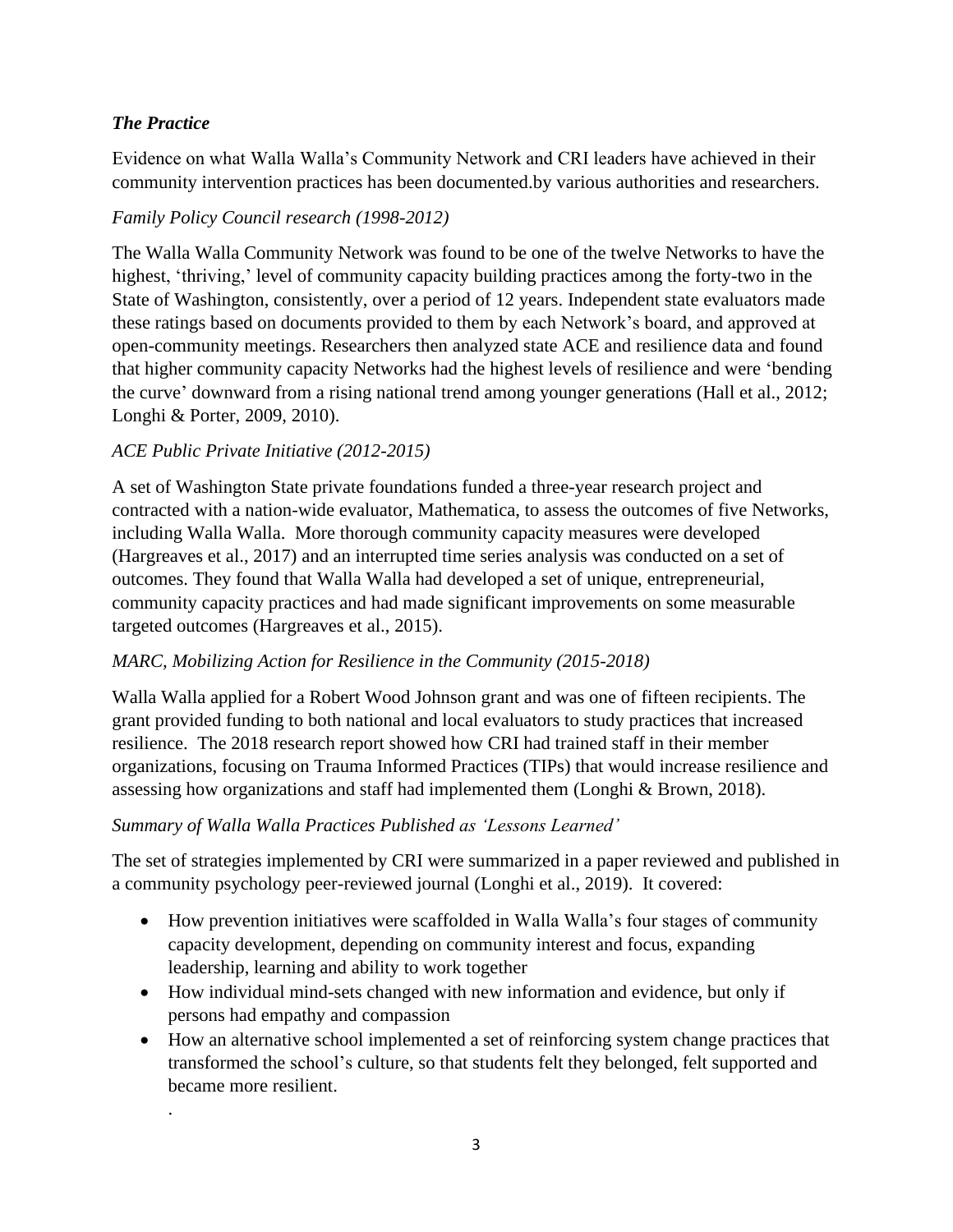### *The Learning*

The advantage of teachers who are also practitioners, NEAR science and practice trainers who are also community organizers, is that they more readily reflect, learn, change.

*Change in Trainings due to Findings of Factors that Facilitate Change in Practices (Evidence from a Collaborative Formative Evaluation)*

As more Trauma Informed Care trainings were requested and implemented in Walla Walla and qualitative evidence grew about obstacles to change in mind-sets and actual practices, the need became more urgent for a systematic study:

What factors lead to the implementation of new Trauma Informed Practices? Are NEAR science trainings sufficient?

A survey of 217 Walla Walla professionals was conducted, among all recently trained, working in different areas (e.g., counselors, social and health professional, teachers, administrators) and working in agencies of different sizes. It was found that exposure to ACE information was important, and that it had to be accompanied by actual examples of resilience increasing practices, mind-set change exercises, support from work supervisors and from new organizational mission statements and policies (Longhi et al., 2019). Contents of trainings changed in order to include these factors. They were called KISS factors: Knowledge, Insight, Strategy and Structure. It was pointed out, visually and graphically, in the power point slides that Knowledge was necessary, but not sufficient.

#### *Future Possible Changes due to Responses in Course Evaluation Forms –*

- Lists of concrete resilience increasing practices are being developed and focus groups are starting to evaluate them
- The success of small teams of coaches helping implement school changes towards Trauma Informed Care in the Walla Walla district
- More time for question answer, dialogue and discussion sessions is being contemplated.

#### **Summary**

The CRI trainings meet the three criteria for evidence-based practice:

- 1. Most recent NEAR science findings,
- 2. Promising practices based on outcomes from formative evaluations and
- 3. Trainings that include factors that research shows facilitate implementation of Trauma Informed Care and Community Capacity Building, taught by actual practitioners who continue to learn.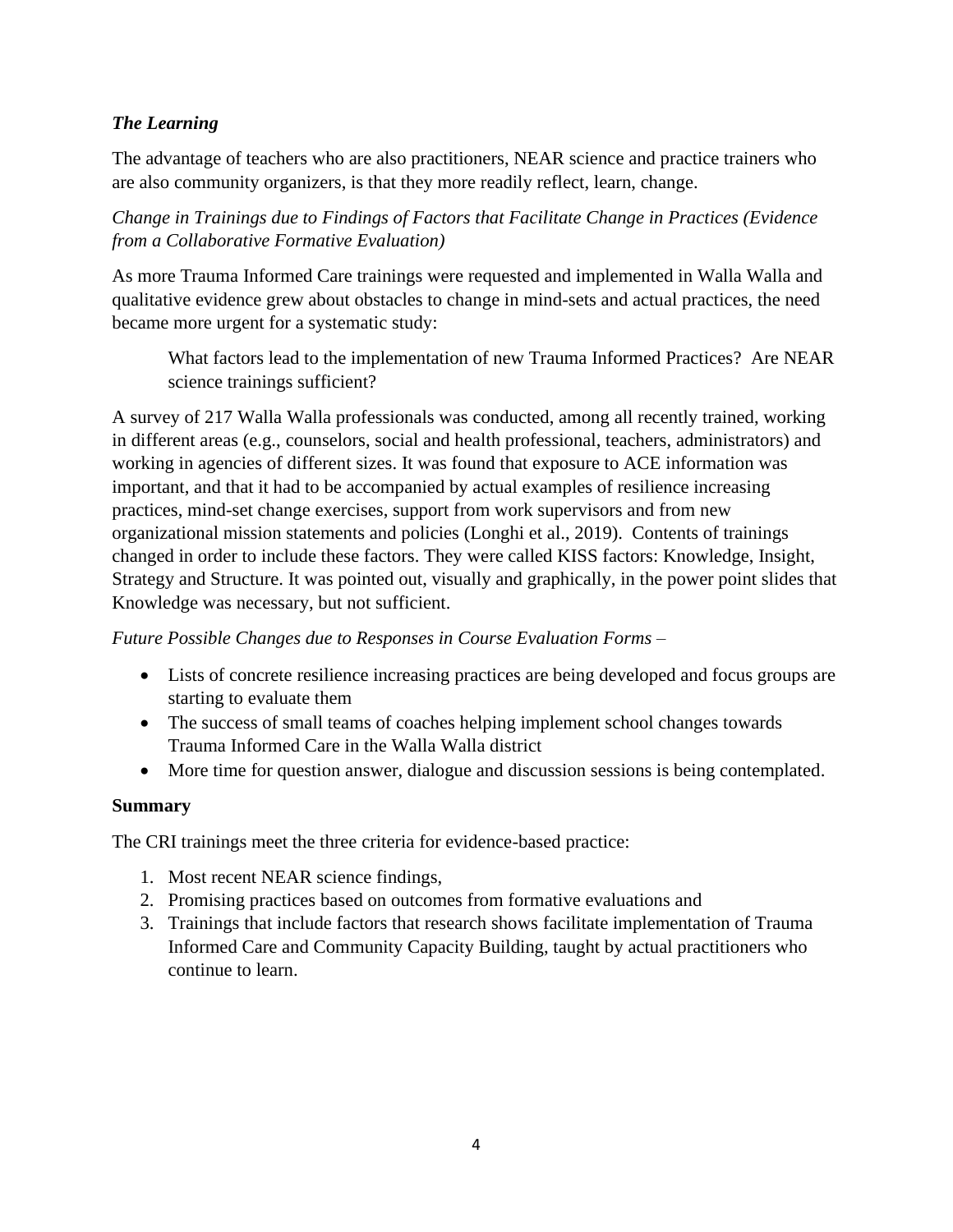#### **References**

- Cronholm, P. F., Forke, C. M., Wade, R., Bair-Merritt, M. H., Davis, M., Harkins-Schwarz, M., Pachter, L.M., & Fein, J. A. (2015). Adverse Childhood Experiences: Expanding the Concept of Adversity. *American Journal of Preventive Medicine*, 49(3): 354-61. https://doi.org/10.1016/j.amepre.2015.02.001
- Felitti, V.J., Anda, R.F., Nordenberg, D., Williamson, D.F., Spitz, A.M., Edwards, V., Koss, M.P., & Marks, J.S. (1998). Relationship of Childhood Abuse and Household Dysfunction to Many of the Leading Causes of Death in Adults: The Adverse Childhood Experiences (ACE) Study*. American Journal of Preventive Medicine,* 14 (4).
- Hall, J., Porter, L., Longhi D., Becker-Green J., & Dreyfus S. (2012). Reducing Adverse Childhood Experiences (ACE) by building community capacity: A summary of Washington Family Policy Council research findings. *Journal of Prevention & Intervention in the Community*, 40(4): 325-34. DOI: [10.1080/10852352.2012.707463](https://dx.doi.org/10.1080%2F10852352.2012.707463)
- Hargreaves, M.B., Verbitsky-Savitz, N., Penoyer, S., Vine, M., Ruttner L., & Davidoff-Gore. A. (2015). *APPI Cross-Site Evaluation: Interim Report*. Cambridge, MA: Mathematica Policy Research. Available at<http://www.appi-wa.org/>
- Hargreaves, M.B, Pecora, P.J., & Williamson, G. (2017). Aligning Community Capacity, Networks, and Solutions to Address Adverse Childhood Experiences and Increase Resilience. *Academic Pediatrics,* 17: S7-S8
- Longhi, D. & Brown, M. (2018). *Creating a Culture of Resilience: Lessons Learned*. MARC Grant Final Report. Available at<http://criresilient.org/>
- Longhi, D., Brown, M., Barila, T., Fromm Reed, S., & Porter, L. (2019). How to increase community-wide resilience and decrease inequalities due to adverse childhood experiences (ACEs): Strategies from Walla Walla, Washington. *Journal of Prevention & Intervention in the Community.* DOI: [10.1080/10852352.2019.1633071](https://doi.org/10.1080/10852352.2019.1633071)
- Longhi, D. & Porter, L. (2010). *Effects of higher community capacity among young adults: Fewer Adverse Childhood Experiences (ACEs), higher social/emotional support and better health.* Washington State Family Policy Council.
- Longhi, D., Brown, M., & Fromm Reed, S. (2020 in press). Community-Wide Resilience Mitigates Adverse Childhood Experiences on Adult and Youth Health, School/ Work, and Problem Behaviors. *American Psychology.*
- Masten, A. & Barnes, A. (2018). Resilience in Children: Developmental Perspectives. *Children*, *5*(7), 98.<https://doi.org/10.3390/children5070098>
- Parsons, B.A. & Krenn, H. (2018). PCI: A Reflective Evaluation Framework for Systems Change. *The Foundation Review, 10*(1).<https://doi.org/10.9707/1944-5660.1405>